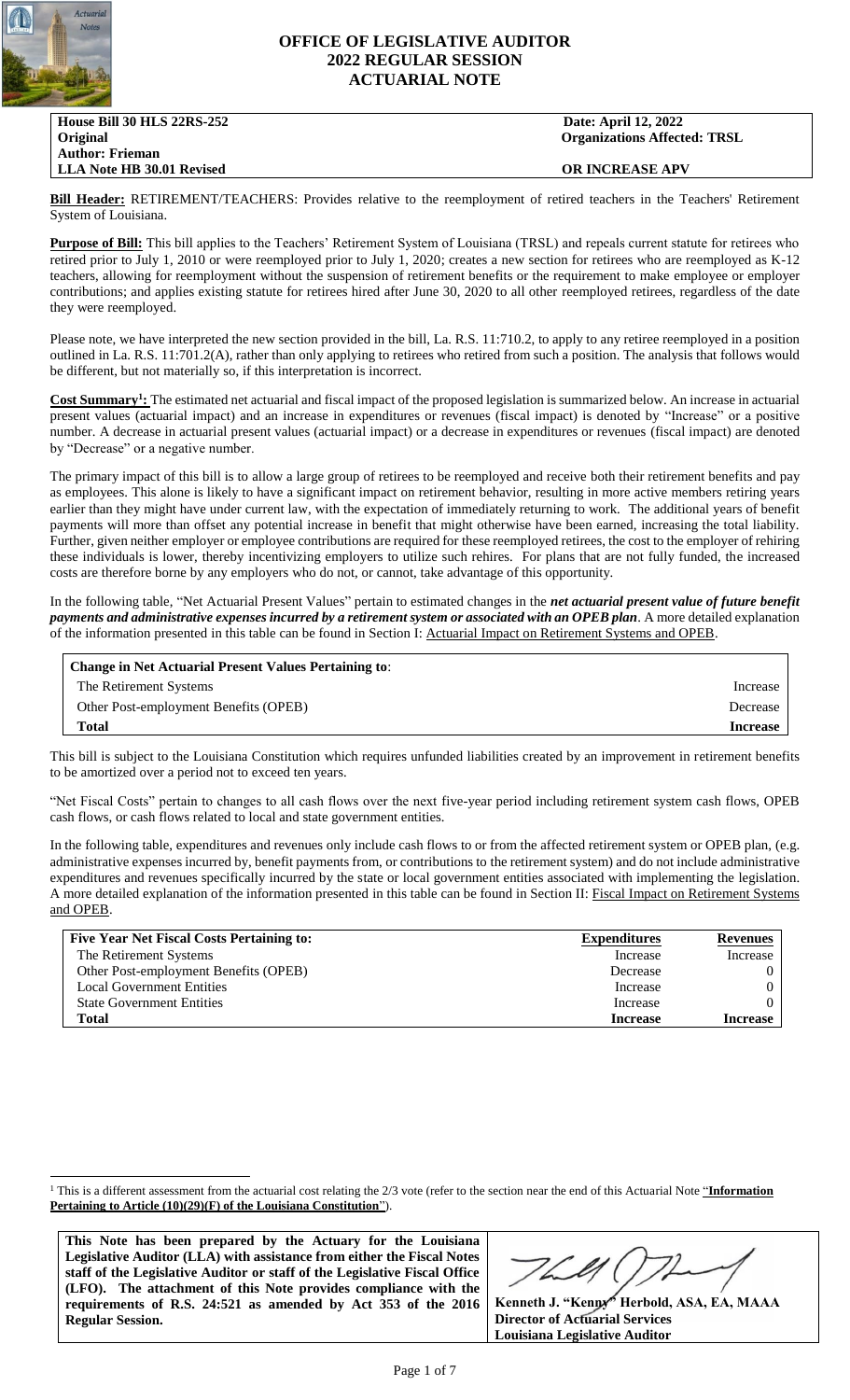From time to time, retirement legislation is proposed that affects administrative expenditures and revenues for state and local government entities associated with implementing the proposed legislation (other than contribution changes included in the above table). This information, provided by the LLA Local Government Services or the Legislative Fiscal Office, is summarized in the following table. A more detailed explanation of the information presented in this table can be found in Sections III: Fiscal Impact on Local Government Entities and Section IV: Fiscal Impact on State Government Entities.

| <b>Five Year Net Fiscal Costs Pertaining to:</b> | <b>Expenditures</b> |  | <b>Revenues</b> |
|--------------------------------------------------|---------------------|--|-----------------|
| <b>Local Government Entities</b>                 |                     |  |                 |
| <b>State Government Entities</b>                 |                     |  |                 |
| <b>Total</b>                                     |                     |  |                 |

## **I. ACTUARIAL IMPACT ON RETIREMENT SYSTEMS AND OPEB**

This section of the actuarial note pertains to changes in the net actuarial present value of expected future benefit payments and administrative expenses incurred by the retirement systems or associated with an OPEB plan.

#### **1. Retirement Systems**

The net change in actuarial present value of expected future benefits and administrative expenses incurred by the retirement systems from the proposed legislation is estimated to increase.

Current law includes two categories of reemployed retirees, the 2010 Return to Work (RTW) Group (those who retired prior to July 1, 2010 or returned to work prior to July 1, 2020) and the 2020 RTW Group (those who returned to work after June 30, 2020). Retirees in the 2010 RTW Group also fall into 2 different categories. Those who are grandfathered (retired prior to July 1, 2010) or fill a "critical shortage" position, as defined in current statute, are able to return to work without a benefit suspension. Otherwise, they can return to work in specific positions and earn up-to 25% of their benefits payable. Retirees in the 2020 RTW Group have the option to earn up-to 25% of their final average compensation or elect to suspend their benefit and accrue a supplemental benefit for the period of reemployment. Both employer and employee contributions are required for all current categories of reemployed retirees.

As noted above, the bill repeals current statute for the 2010 RTW Group, creates a new category specifically for retirees who return to work as a K-12 teacher, and applies the existing 2020 RTW Group rules to all other retirees.

The following outlines how different groups might be impacted by the bill, and the associated actuarial impact:

- 1) Any member of the 2010 RTW Group who is currently receiving both their retirement benefits and a paycheck, but whose current position does not meet the definition of teacher outlined in La. R.S. 11:710.2(A), will see a reduction in their retirement benefits or their ability to continue working. This will decrease benefit payments and total liability.
- 2) Any member of either the 2010 RTW Group who is subject to the 25% earnings limit or any member of the 2020 RTW Group who is reemployed as a K-12 teacher will be able to resume receiving retiree benefits and both employer and employee contributions will stop. This will increase benefit payments, total liability, and transfer the burden of funding the existing unfunded accrued liability (UAL) to other employers.
- 3) In addition, current active members who are employed as K-12 teachers who are currently retirement eligible or are soon to become retirement eligible are likely to retire and begin retirement benefits earlier than they otherwise would have with the expectation they can immediately return to work and receive their retirement benefits and more take-home pay in their paycheck because employee contributions will no longer be required. Further, given employer contributions will also stop, employers are incentivized to encourage this behavior, shifting the burden of funding the existing UAL to other employers.

The impact of the changes outlined in this bill could potentially be very significant because of the increase in total benefit payments as well as the reduction in payroll on which employer contributions are based. According to demographic information prepared by TRSL, as of June 30, 2021, there were 2,594 retirees employed in K-12 positions. As of June 30, 2010, immediately preceding legislative changes which began restricting the ability of retirees to return to work without a suspension of benefits, there were 6,857 retirees employed in K-12 positions. The current average K-12 teacher salary is \$48,000 and the average annual benefit for regular retirees is \$27,000. If 3,000 retirees are reemployed without a suspension of benefits and have their employer contributions eliminated, annual benefit payments would increase by approximately \$81 million and the employer contribution rate could be expected to increase by more than 1% of payroll.

#### **2. Other Post-employment Benefits (OPEB)**

The net change in actuarial present value of expected future benefits and administrative expenses associated with OPEB, including retiree health insurance premiums, from the proposed legislation is expected to decrease slightly. Our analysis is summarized below.

The rules for determining whether someone is eligible for health care coverage as an active employee differ from one school district to another. The increase in the earnings limit makes it more likely a retiree who has returned to work will be able to work more hours and, therefore, more likely they could qualify for health care coverage as an active employee rather than continue with post-retirement medical insurance. While the total cost of coverage is approximately the same regardless of whether a TRSL retiree is reemployed into active status or remains in retired status because the expected claims will not change, the portion attributed to active coverage will increase and the portion attributed to OPEB costs and liabilities will decrease.

On balance, this bill is expected to have a slight decreasing effect on OPEB costs and liabilities. The increase for the retirement benefits is larger than the decrease in OPEB costs, resulting in an overall net increase.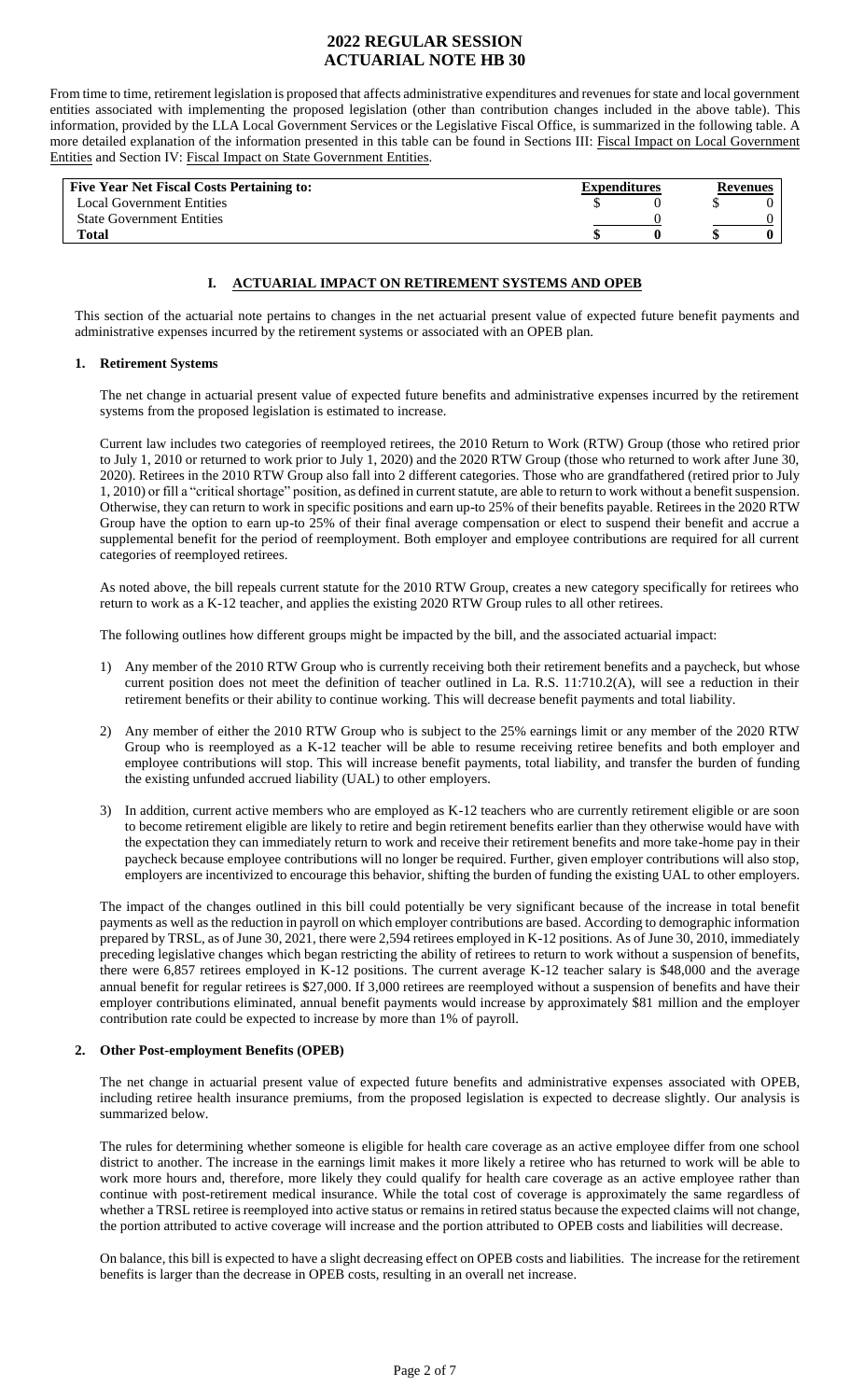## **II. FISCAL IMPACT ON RETIREMENT SYSTEMS AND OPEB**

This section of the actuarial note pertains to fiscal (annual) costs or savings associated with the retirement systems (Table A) and with OPEB (Table B). Fiscal costs or savings only include cash flows to or from the affected retirement system or OPEB plan, (e.g. administrative expenses incurred by, benefit payments from, or contributions to the retirement system) and do not include administrative expenditures and revenues specifically incurred by the state or local government entities associated with implementing the legislation.

### **A. Estimated Fiscal Impact – Retirement Systems**

Table A shows the estimated fiscal impact of the proposed legislation on the retirement systems and the government entities that sponsor them. A fiscal cost is denoted by "Increase" or a positive number. Fiscal savings are denoted by "Decrease" or a negative number. A revenue increase is denoted by "Increase" or a positive number. A revenue decrease is denoted by "Decrease" or a negative number.

| <b>Table A: Retirement System Fiscal Cost</b> |             |          |          |             |          |                     |
|-----------------------------------------------|-------------|----------|----------|-------------|----------|---------------------|
| <b>EXPENDITURES</b>                           | $2022 - 23$ | 2023-24  | 2024-25  | $2025 - 26$ | 2026-27  | <b>5 Year Total</b> |
| <b>State General Fund</b>                     | \$          | Increase | Increase | Increase    | Increase | Increase            |
| Agy Self Generated                            | Increase    | Increase | Increase | Increase    | Increase | Increase            |
| Stat Deds/Other                               |             |          |          |             |          |                     |
| <b>Federal Funds</b>                          |             |          |          |             |          |                     |
| <b>Local Funds</b>                            |             | Increase | Increase | Increase    | Increase | Increase            |
| <b>Annual Total</b>                           | Increase    | Increase | Increase | Increase    | Increase | Increase            |
|                                               |             |          |          |             |          |                     |
| <b>REVENUES</b>                               | 2022-23     | 2023-24  | 2024-25  | 2025-26     | 2026-27  | <b>5 Year Total</b> |
| <b>State General Fund</b>                     | \$          |          |          |             |          |                     |
| Agy Self Generated                            |             | Increase | Increase | Increase    | Increase | Increase            |
| Stat Deds/Other                               |             |          |          |             |          |                     |
| <b>Federal Funds</b>                          |             |          |          |             |          |                     |
| Local Funds                                   |             |          |          |             |          |                     |
| <b>Annual Total</b>                           | \$          | Increase | Increase | Increase    | Increase | Increase            |

The proposed legislation will have the following effects on retirement related fiscal costs and revenues during the five-year measurement period.

#### 1. Expenditures:

- a. TRSL expenditures (Agy Self Generated) will increase because TRSL will distribute more in benefits than it will under current law.
- b. Administrative costs to make modifications to existing computer programs and update publications and educational/training materials would be minimal and can be absorbed within TRSL's existing budget.
- c. Total employer contributions will increase because higher expected benefit payments result in higher liabilities. Further, employer contribution rates will increase to reflect the lower payroll base on which they are paid as well as the increase in total liabilities. Increases in employer contributions are reflected in the State General Fund and Local Funds lines above. The actual sources of funding may vary by employer (e.g., Federal Funds, State General Fund) and are not differentiated in the table.

#### 2. Revenues:

Changes in retirement contributions identified as changes in Local Fund expenditures have corresponding changes in Agy Self Generated revenues.

## **B. Estimated Fiscal Impact – OPEB**

Table B shows the estimated fiscal impact of the proposed legislation on actuarial benefit and administrative costs or savings associated with OPEB and the government entities that sponsor these benefit programs. A fiscal cost is denoted by "Increase" or a positive number. Fiscal savings are denoted by "Decrease" or a negative number. A revenue increase is denoted by "Increase" or a positive number. A revenue decrease is denoted by "Decrease" or a negative number.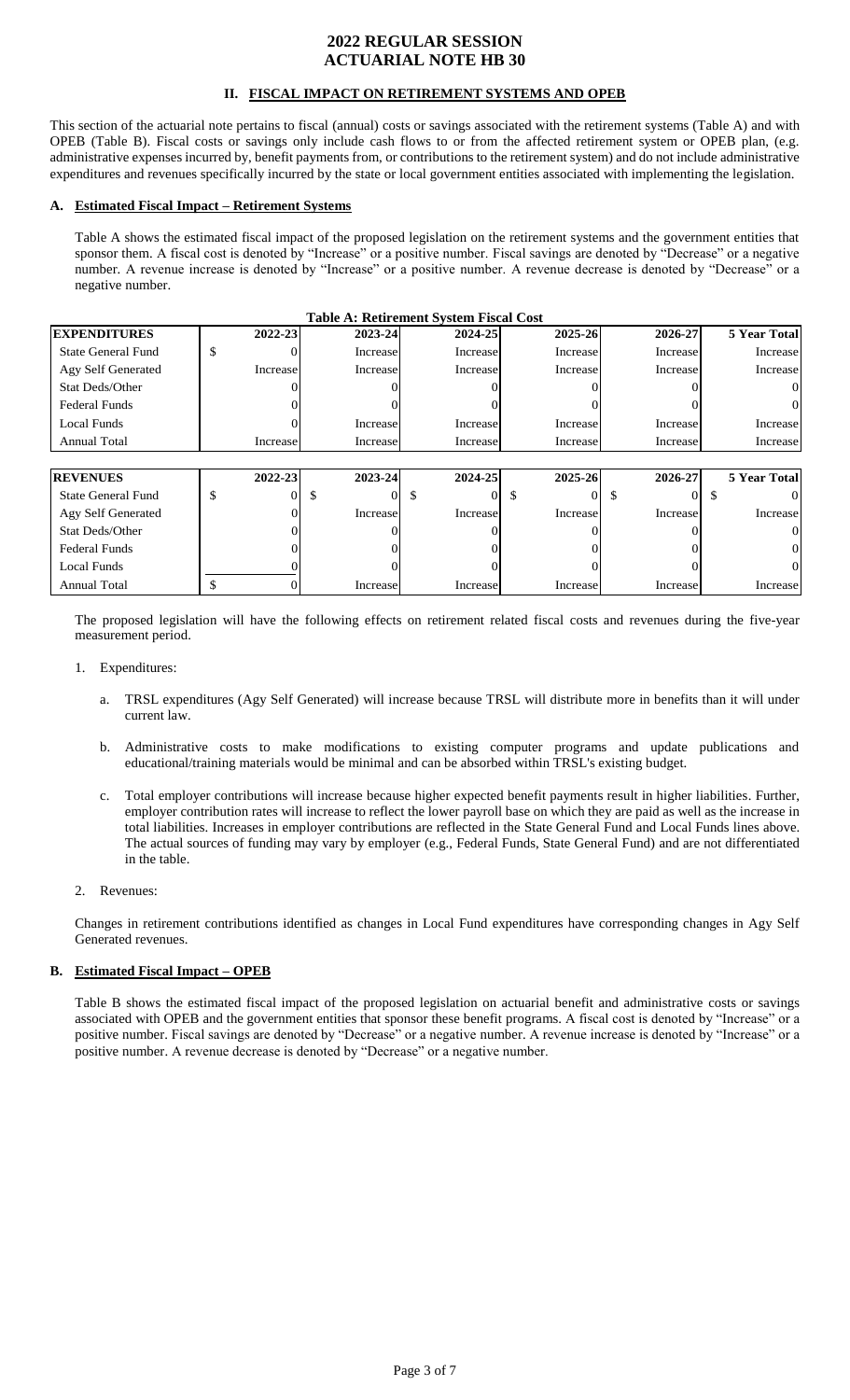| <b>Table B: OPEB Fiscal Cost</b> |          |          |          |          |          |                     |
|----------------------------------|----------|----------|----------|----------|----------|---------------------|
| <b>EXPENDITURES</b>              | 2022-23  | 2023-24  | 2024-25  | 2025-26  | 2026-27  | <b>5 Year Total</b> |
| <b>State General Fund</b>        | Decrease | Decrease | Decrease | Decrease | Decrease | Decrease            |
| Agy Self Generated               |          |          |          |          |          | $\Omega$            |
| Stat Deds/Other                  |          |          |          |          |          | $\Omega$            |
| <b>Federal Funds</b>             |          |          |          |          |          |                     |
| Local Funds                      | Decrease | Decrease | Decrease | Decrease | Decrease | Decrease            |
| <b>Annual Total</b>              | Decrease | Decrease | Decrease | Decrease | Decrease | Decrease            |
|                                  |          |          |          |          |          |                     |
| <b>REVENUES</b>                  | 2022-23  | 2023-24  | 2024-25  | 2025-26  | 2026-27  | <b>5 Year Total</b> |
| <b>State General Fund</b>        | \$       | \$       |          |          |          | $\Omega$            |
| Agy Self Generated               |          |          |          |          |          | $\Omega$            |
| Stat Deds/Other                  |          |          |          |          |          | $\Omega$            |
| <b>Federal Funds</b>             |          |          |          |          |          | $\Omega$            |
| Local Funds                      |          |          |          |          |          | $\overline{0}$      |
| <b>Annual Total</b>              |          |          |          |          |          | $\Omega$            |

The proposed legislation will have the following effects on OPEB related fiscal costs and revenues during the five-year measurement period.

1. Expenditures:

To the extent retirees are able to increase total work hours and qualify for active employee health coverage, OPEB costs will decrease.

2. Revenues:

No measurable effect.

#### **III. FISCAL IMPACT ON LOCAL GOVERNMENT ENTITIES (Prepared by LLA Local Government Services)**

This section of the actuarial note pertains to annual fiscal costs (savings) related to administrative expenditures and revenue impacts incurred by local government entities other than those included in Tables A and B. See Table C.

## **Estimated Fiscal Impact - Local Government Entities (other than the impact included in Tables A and B)**

From time to time, legislation is proposed that has an indirect effect on administrative expenditures and revenues associated with local government entities (other than the impact included in Tables A and B). Table C shows the estimated fiscal administrative cost impact of the proposed legislation on such local government entities. A fiscal cost is denoted by "Increase" or a positive number. Fiscal savings are denoted by "Decrease" or a negative number. A revenue increase is denoted by "Increase" or a positive number. A revenue decrease is denoted by "Decrease" or a negative number.

**Table C: Fiscal Costs for Local Government Entities**

| <b>EXPENDITURES</b>       | 2022-23 | 2023-24 | 2024-25 | 2025-26 | 2026-27 | <b>5 Year Total</b> |
|---------------------------|---------|---------|---------|---------|---------|---------------------|
| <b>State General Fund</b> |         |         |         |         |         |                     |
| Agy Self Generated        |         |         |         |         |         |                     |
| Stat Deds/Other           |         |         |         |         |         |                     |
| Federal Funds             |         |         |         |         |         |                     |
| <b>Local Funds</b>        |         |         | OI.     |         |         |                     |
| <b>Annual Total</b>       |         | D       | 01      |         |         |                     |
|                           |         |         |         |         |         |                     |
| <b>REVENUES</b>           | 2022-23 | 2023-24 | 2024-25 | 2025-26 | 2026-27 | <b>5 Year Total</b> |
| <b>State General Fund</b> | ъ       |         |         |         |         |                     |
| Agy Self Generated        |         |         |         |         |         |                     |
| Stat Deds/Other           |         |         |         |         |         |                     |
| Federal Funds             |         |         |         |         |         |                     |
| Local Funds               |         |         |         |         |         |                     |
| <b>Annual Total</b>       |         |         |         |         |         |                     |

The proposed legislation will have the following effects on fiscal administrative costs and revenues related to local government entities during the five-year measurement period.

1. Expenditures: Assuming advertising requirements are lessened, this bill may decrease local government expenditures, but the timing and amount is indeterminable at this point.

2. Revenues: No measurable effects.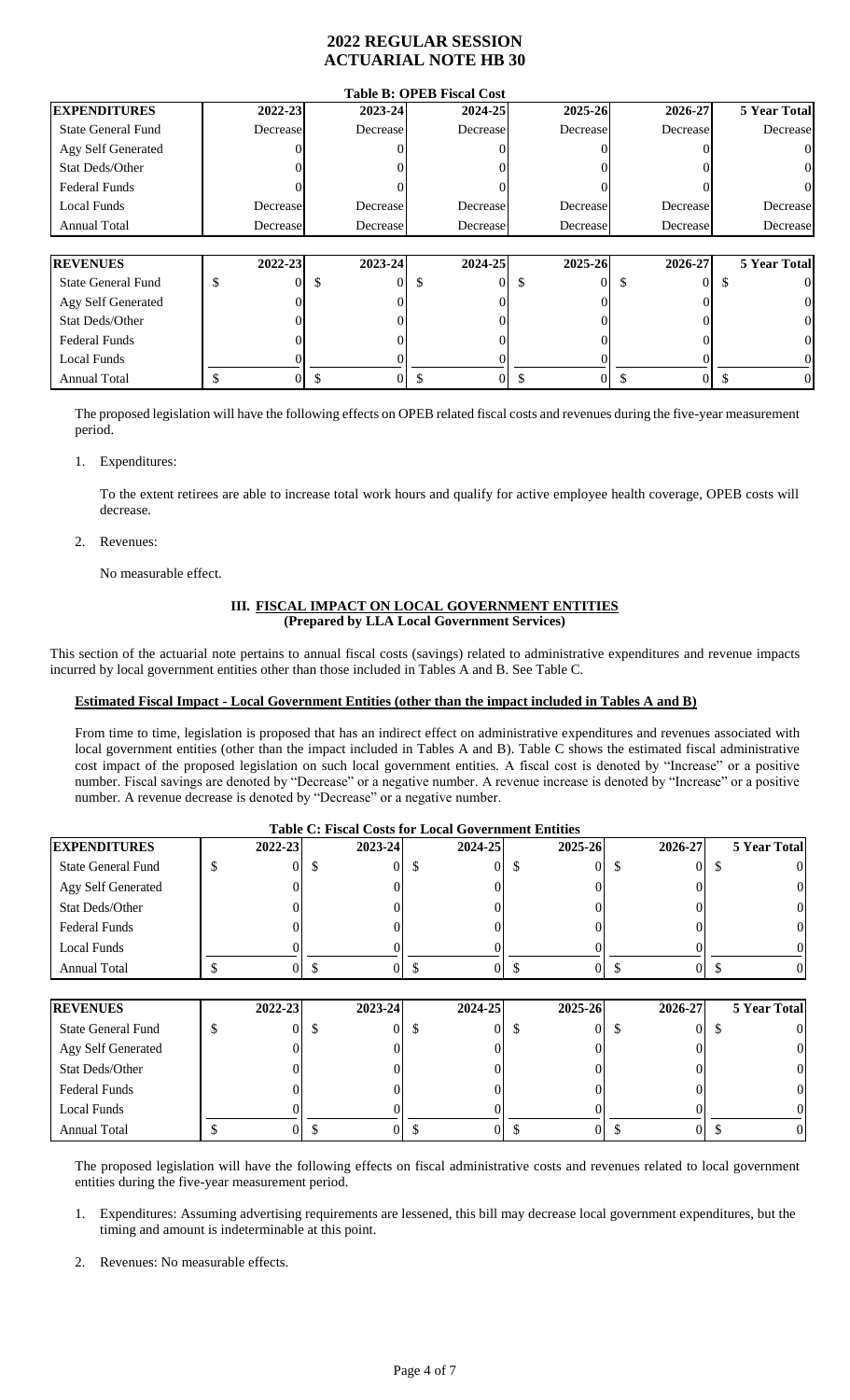### **IV. FISCAL IMPACT ON STATE GOVERNMENT ENTITIES (Prepared by Legislative Fiscal Office)**

This section of the actuarial note pertains to annual fiscal cost (savings) related to administrative expenditures and revenue impacts incurred by state government entities other than those included in Tables A and B. See Table D.

### **Estimated Fiscal Impact − State Government Entities (other than the impact included in Tables A and B)**

From time to time, legislation is proposed that has an indirect effect on administrative expenditures and revenues associated with state government entities (other than the impact included in Tables A and B). Table D shows the estimated fiscal administrative cost impact of the proposed legislation on such state government entities. A fiscal cost is denoted by "Increase" or a positive number. Fiscal savings are denoted by "Decrease" or a negative number. A revenue increase is denoted by "Increase" or a positive number. A revenue decrease is denoted by "Decrease" or a negative number.

| <b>Table D: Fiscal Costs for State Government Entities</b> |             |  |             |  |         |             |         |                     |
|------------------------------------------------------------|-------------|--|-------------|--|---------|-------------|---------|---------------------|
| <b>EXPENDITURES</b>                                        | $2022 - 23$ |  | $2023 - 24$ |  | 2024-25 | $2025 - 26$ | 2026-27 | <b>5 Year Total</b> |
| <b>State General Fund</b>                                  |             |  | OI.         |  | UΙ      |             |         |                     |
| Agy Self Generated                                         |             |  |             |  |         |             |         |                     |
| Stat Deds/Other                                            |             |  |             |  |         |             |         |                     |
| <b>Federal Funds</b>                                       |             |  |             |  |         |             |         |                     |
| Local Funds                                                |             |  |             |  |         |             |         |                     |
| <b>Annual Total</b>                                        |             |  |             |  |         |             |         |                     |

| <b>REVENUES</b>           | $2022 - 23$ | 2023-24 | 2024-25 | $2025 - 26$ | 2026-27 | <b>5 Year Total</b> |
|---------------------------|-------------|---------|---------|-------------|---------|---------------------|
| <b>State General Fund</b> | IJ          | 01      | ΟI      |             |         | $\Omega$            |
| Agy Self Generated        |             |         |         |             |         | $\Omega$            |
| Stat Deds/Other           |             |         |         |             |         | $\Omega$            |
| <b>Federal Funds</b>      |             |         |         |             |         | $\Omega$            |
| Local Funds               |             |         |         |             |         |                     |
| <b>Annual Total</b>       |             |         |         |             |         |                     |

The proposed legislation will have the following effects on fiscal costs and revenues related to state government entities during the five-year measurement period.

1. Expenditures:

*Other than the impact on employer contribution rates and OPEB which is already reflected in Tables A and B above, there is no anticipated direct material effect on governmental expenditures as a result of this measure.*

2. Revenues:

*There is no anticipated direct material effect on governmental revenues as a result of this measure.*

## **V. ACTUARIAL DISCLOSURES**

## **Intended Use**

This actuarial note is based on our understanding of the bill as of the date shown above. It is intended to be used by the Legislature during the current legislative session only and assumes no other legislative changes affecting the funding or benefits of the affected systems, other than those identified, will be adopted. Other readers of this actuarial note are advised to seek professional guidance as to its content and interpretation, and not to rely upon this communication without such guidance. The actuarial note, and any referenced documents, should be read as a whole. Distribution of, or reliance on, only parts of this actuarial note could result in its misuse and may mislead others. The summary of the impact of the bill included in this actuarial note is for the purposes of an actuarial analysis only, as required by La. R.S. 24:521, and is not a legal interpretation of the provisions of the bill.

#### **Actuarial Data, Methods and Assumptions**

Unless indicated otherwise, this actuarial note was prepared using actuarial data, methods, and assumptions as disclosed in the most recent actuarial valuation report adopted by the Public Retirement Systems' Actuarial Committee (PRSAC). The assumptions and methods are reasonable for the purpose of this analysis.

For certain calculations that may be presented herein, we have utilized commercially available valuation software and/or are relying on proprietary valuation models and related software developed by our actuarial contractor. We made a reasonable attempt to understand the intended purpose of, general operation of, major sensitivities and dependencies within, and key strengths and limitations of these models. In our professional judgment, the models have the capability to provide results that are consistent with the purposes of the analysis and have no material limitations or known weaknesses. Tests were performed to ensure that the model reasonably represents that which is intended to be modeled.

To the extent that this actuarial note relies on calculations performed by the retirement systems' actuaries, to the best of our knowledge, no material biases exist with respect to the data, methods or assumptions used to develop the analysis other than those specifically identified. We did not audit the information provided, but have reviewed the information for reasonableness and consistency with other information provided by or for the affected retirement systems.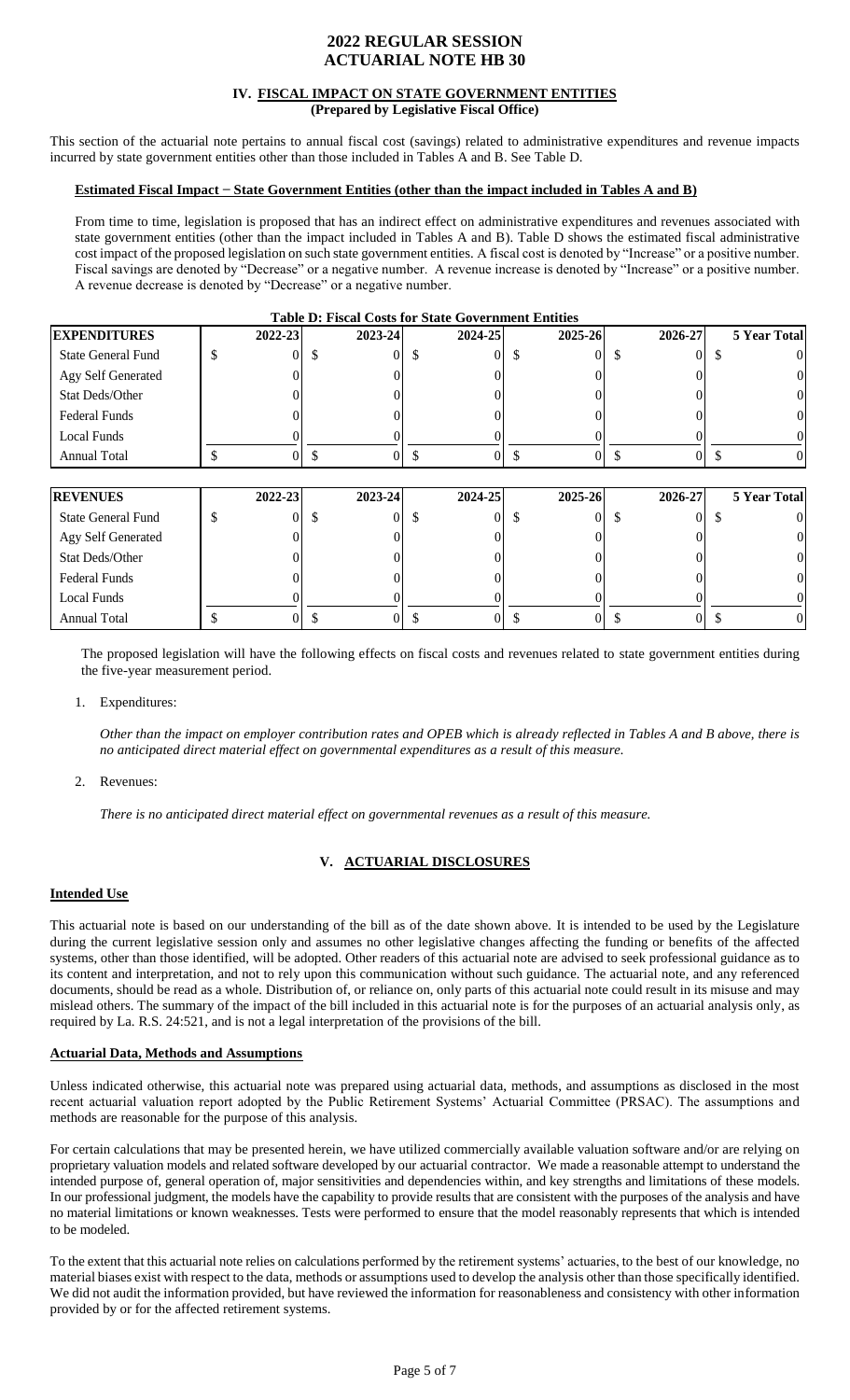## **Conflict of Interest**

There is nothing in the proposed legislation that will compromise the signing actuary's ability to present an unbiased statement of actuarial opinion.

### **Risks Associated with Measuring Costs**

This actuarial note is an actuarial communication, and is required to include certain disclosures in compliance with Actuarial Standards of Practice (ASOP) No. 51.

A full actuarial determination of the retirement system's costs, actuarially determined contributions and accrued liability require the use of assumptions regarding future economic and demographic events. The assumptions used to determine the retirement system's contribution requirement and accrued liability are summarized in the system's most recent Actuarial Valuation Report accepted by the respective retirement board and by the Public Retirement Systems' Actuarial Committee (PRSAC).

The actual emerging future experience, such as a retirement fund's future investment returns, may differ from the assumptions. To the extent that emerging future experience differs from the assumptions, the resulting shortfalls (or gains) must be recognized in future years by future taxpayers. Future actuarial measurements may also differ significantly from the current measurements due to other factors: changes in economic or demographic assumptions; increases or decreases expected as part of the natural operation of the methodology used for these measurements (such as the end of an amortization period; or additional cost or contribution requirements based on the system's funded status); and changes in plan provisions or applicable law.

Examples of risk that may reasonably be anticipated to significantly affect the plan's future financial condition include:

- 1. Investment risk actual investment returns may differ from the expected returns (assumptions);
- 2. Contribution risk actual contributions may differ from expected future contributions. For example, actual contributions may not be made in accordance with the plan's funding policy or material changes may occur in the anticipated number of covered employees, covered payroll, or other relevant contribution base;
- 3. Salary and Payroll risk actual salaries and total payroll may differ from expected, resulting in actual future accrued liability and contributions differing from expected;
- 4. Longevity and life expectancy risk members may live longer or shorter than expected and receive pensions for a period of time other than assumed;
- 5. Other demographic risks members may terminate, retire or become disabled at times or with benefits at rates that differ from what was assumed, resulting in actual future accrued liability and contributions differing from expected.

The scope of an actuarial note prepared for the Louisiana Legislature does not include an analysis of the potential range of such future measurements or a quantitative measurement of the future risks of not achieving the assumptions. In certain circumstances, detailed or quantitative assessments of one or more of these risks as well as various plan maturity measures and historical actuarial measurements may be requested from the actuary. Additional risk assessments are generally outside the scope of an actuarial note. Additional assessments may include stress tests, scenario tests, sensitivity tests, stochastic modeling, and a comparison of the present value of accrued benefits at low-risk discount rates with the actuarial accrued liability.

However, the general cost-effects of emerging experience deviating from assumptions can be known. For example, the investment return since the most recent actuarial valuation may be less (or more) than the assumed rate, or a cost-of-living adjustment may be more (or less) than the assumed rate, or life expectancy may be improving (or worsening) compared to what is assumed. In each of these situations, the cost of the plan can be expected to increase (or decrease).

The use of reasonable assumptions and the timely receipt of the actuarially determined contributions are critical to support the financial health of the plan. However, employer contributions made at the actuarially determined rate do not necessarily guarantee benefit security.

## **Certification**

Kenneth J. Herbold is an Associate of the Society of Actuaries (ASA), a Member of the American Academy of Actuaries (MAAA), and an Enrolled Actuary (EA) under the Employees Retirement Income Security Act of 1974. Mr. Herbold meets the US Qualification Standards necessary to render the actuarial opinion contained herein.